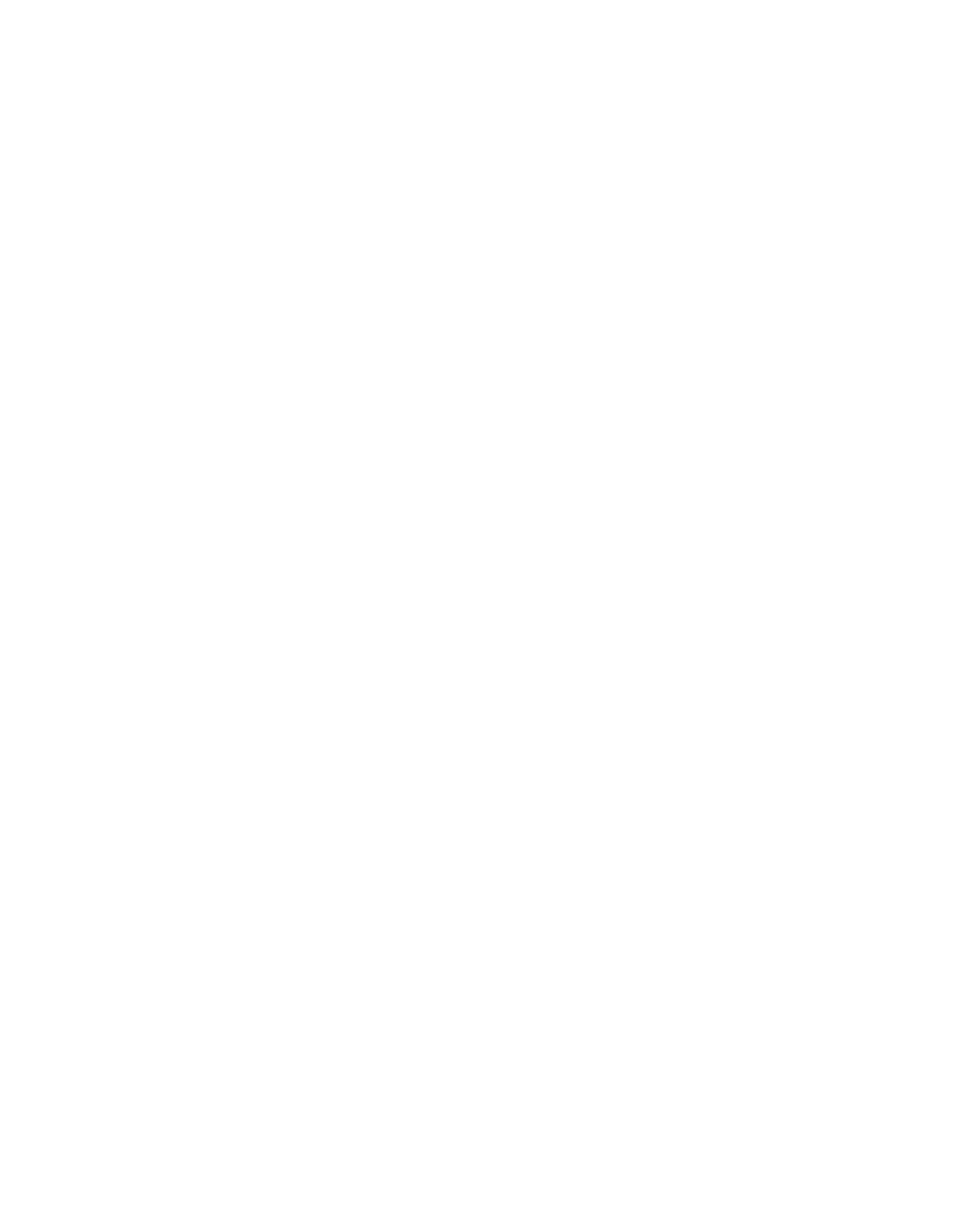## INT. APARTMENT BEDROOM - NIGHT

A YOUNG MAN, 23, lies on his back on a half-made waterbed in a condo bedroom. The room is almost dark, but the viewer can make out that he his typical college-age good looks. He wears a loose, almost unbuttoned sports shirt and shorts.

The room is pretty dark, but you can make out some details. There are messy bookshelves with lots of non-fiction books, tables with laptop computers. There is a mirror on the chest near the bed. There is also a cellphone and a pager.

Out in the living room there are three more computers, a TV with attached VCR and DVD player, an old sofa with the phone on the arm. There are messy wires. One of the computers shows a scenic screensaver. The apartment is dark but there is some indirect lighting from nearby downtown highrise buildings.

The pager buzzes. Young Man jumps up, fumbles the cell phone and drops it, as its antenna blinks. He picks up the pager. It is steep beeping. He fumbles around and turns on a night light, and reads the message on the table.

The screen shows the message. ABEND BILLB203 U901. The Young Man dials a number on his cell phone.

> YOUNG MAN What's this? This hasn't gone down in years.

The screen shows a male call center OPERATOR, 60 and bald, speaking into a mouthpiece.

> OPERATOR I looked at it. Says you wrote this ten years ago. Looks like your old forced logic bomb.

The camera shows the main living room computer, and all the sudden the screen goes blue.

The Young Man walks out to the computer.

YOUNG MAN

Damn.

OPERATOR Watch your language with me, Sir!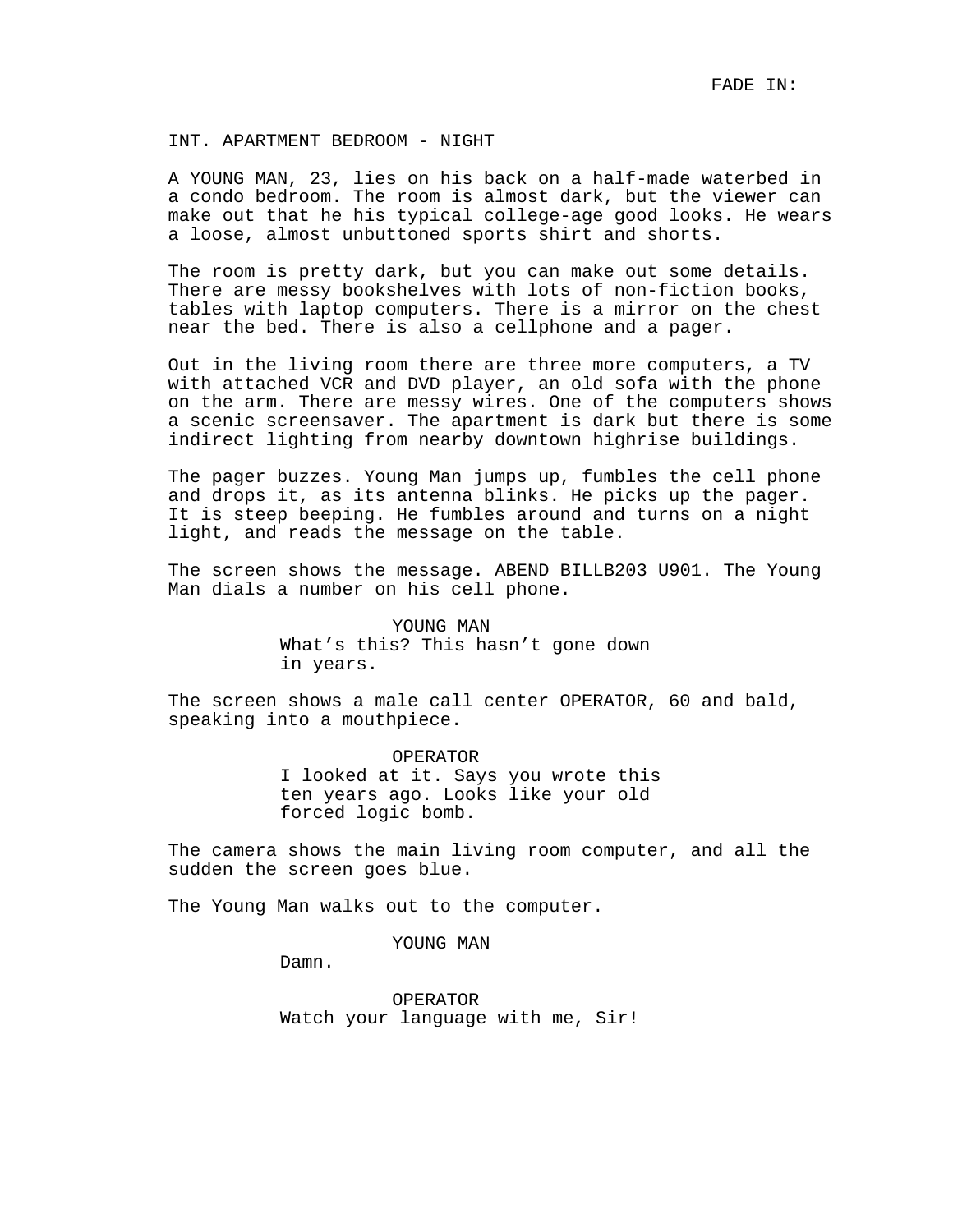# YOUNG MAN Sir? What do you mean? We were..

CUT TO:

#### INT. APARTMENT - AFTERNOON (FLASHBACK)

BILL, 60, bald, spindly, sits on the messy sofa next to the Young Man. He reclines against the Young Man's chest. He starts to undo the button's on the Young Man's shirt. Bill's own music is playing on the computer.

INT. WORKPLACE CUBICLE - DAY (FLASHBACK)

Bill sits in his messy cubicle (mainframe computer terminal with a dump showing) and looks at the Nightcall list and sees his name on it. A FEMALE COWORKER, 30, with a wedding ring on, approaches.

> FEMALE COWORKER Bill, the kids are sick again. Can you cover my nightcall tonight?

Bill looks at his phone roster on mainframe TSO, and sees an entry marked "YOUNG MAN." He picks up his phone.

> BILL You know, I won't get paid for this.

FEMALE COWORKER You don't want to.

BILL Well, like that goes with being salaried.

FEMALE COWORKER I know. You want to be a free spirit. So change first.

CUT BACK TO: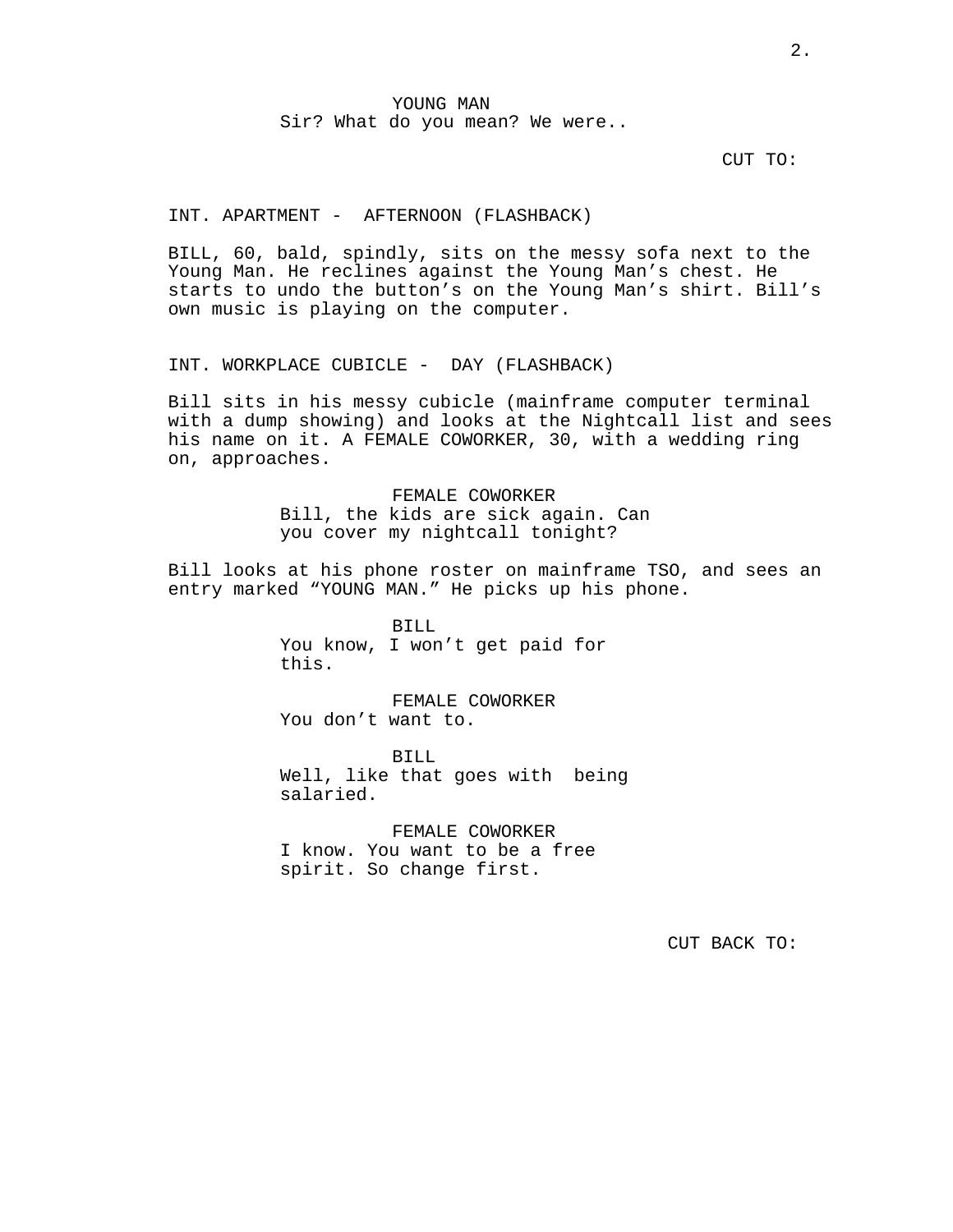INT. APARTMENT - CONTINUOUS

The Young Man boots up the computer. He brings up a dialup session, and eventually dials in to what looks like a mainframe screen. He goes through some panels to recompile the program.

He calls a number on his cell phone.

YOUNG MAN OK, try restarting it now.

OPERATOR From the top? Restart or rerun?

## YOUNG MAN

Restart.

The job runs, and flashes EXECUTING on the screen. It disappears. The Young Man looks at the completed jobs and sees another abend. This time it is SOC7. He tries to look at the dump and the screen says, ABEND AID NOT AVAILABLE.

Holding the mouse, he tries to go into the binary dump himself. Suddenly, his body lights up, then dims. He looks at himself in the mirror.

CUT BACK TO:

INT. LIVING ROOM - DAY - FLASHBACK

Young Man, in bathing suit and looking like a high school teen, sits on the davenport and watches a black and white television. On the courtroom show, this happens.

> PROSECUTOR Have you ever looked at yourself in the mirror?

> > CUT TO:

INT. APARTMENT - MOMENTS LATER

The Young Man looks at himself in the mirror and sees an old man, who looks like the operator. The old man is BILL, 60.

He looks down at his legs with a certain amount of chagrin, as they are bald.

He touches the mouse again, and the screen goes blue.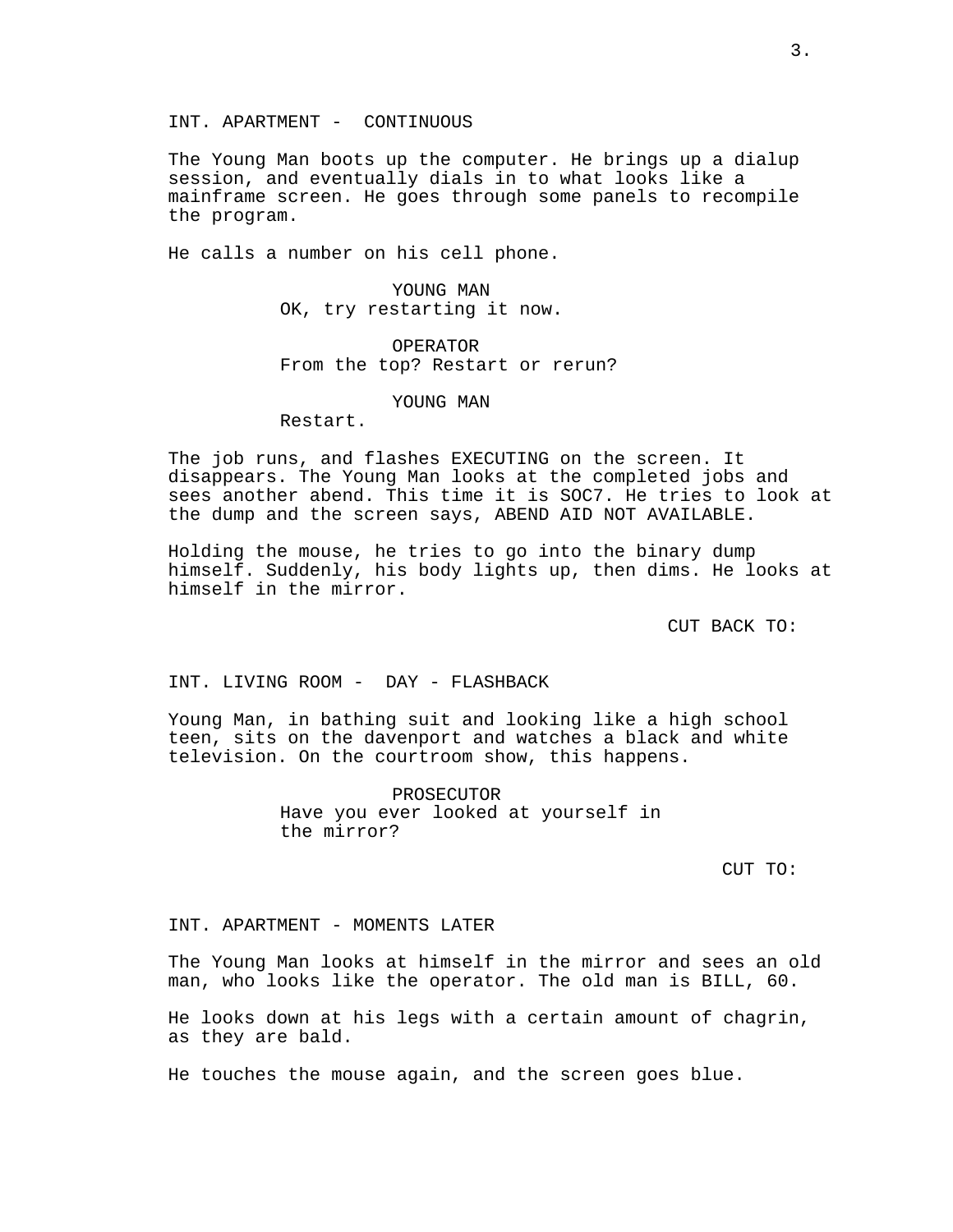Bill gets up and turns on another, older computer, and logs back in to the data center and brings up the dump.

There is a knock on the door, which turns into banging. Bill gets up, but the door flies open.

The Young Man, now dressed in a suit, walks into the room. He wears a backpack filled with bottles of chemicals.

### YOUNG MAN

Police.

BILL What? You are of college age.

YOUNG MAN That's your opinion.

The young man forces Bill back to the old computer. Bill sits down.

> YOUNG MAN Now, solve the dump. Do the arithmetic in ink. I mean, in hex.

The Young Man pulls up a Walkie Talkie.

YOUNG MAN We're ready.

CUT TO:

INT. GAY BAR - EVENING - FLASHBACK

Bill is talking to the Young Man. Both are dressed in sports clothes but the Young Man has on trousers. Bill is sipping on a Bud.

> BILL Yeah, because I'm single for a whole life, I do double nightcalls. They call it family values.

YOUNG MAN It's not fair.

BILL Yes it is. In their eyes.

Bill looks at the bottle. It is almost empty. He sips one last time and puts it down.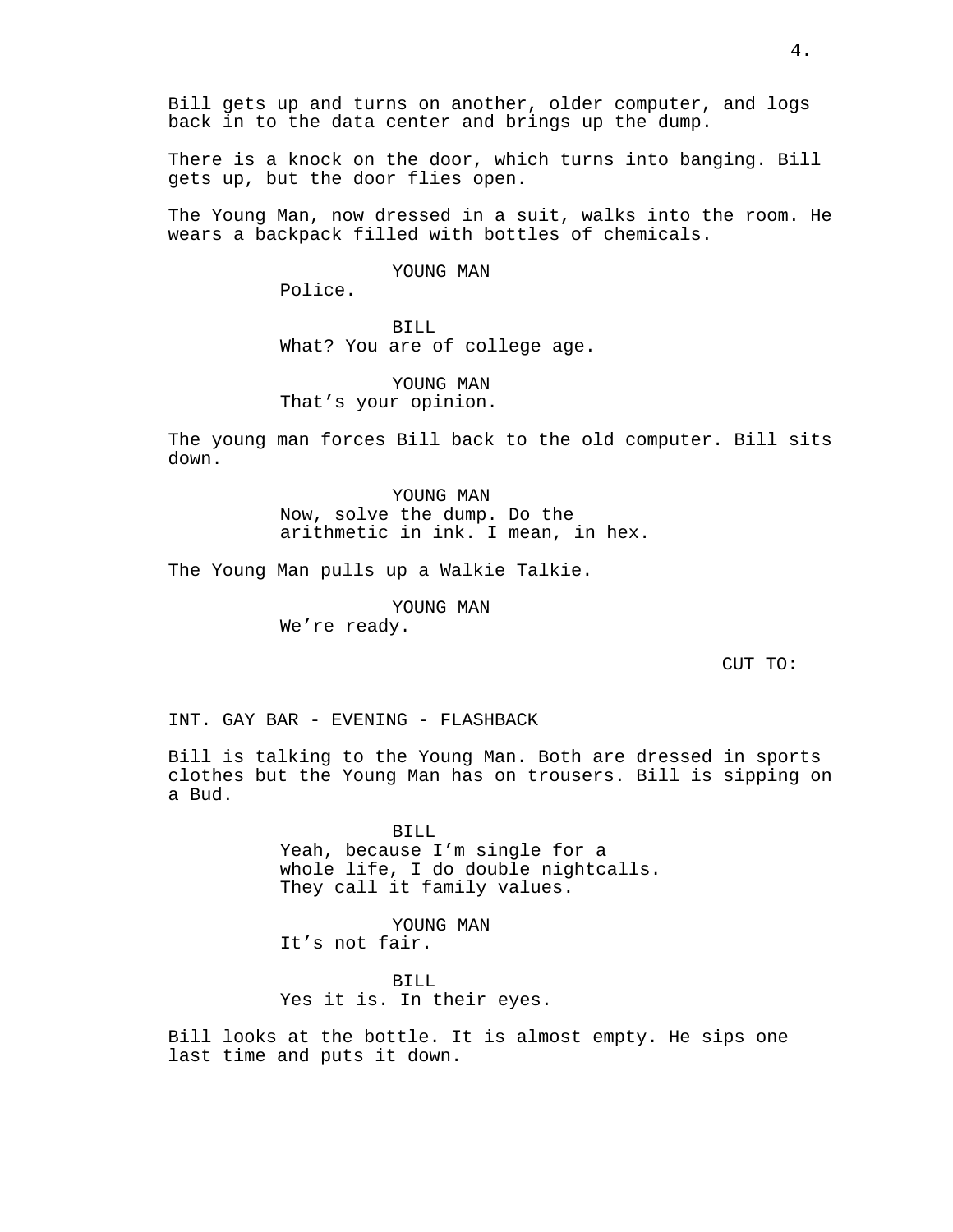BILL Just one drink.

YOUNG MAN You enjoy the buzz, don't you.

BILL Just once a week. To blow if off. When I finish the drink, I watch people.

The Young Man laughs.

YOUNG MAN And measure people, too. So, you want to do it?

BILL I want you to convert me. You know, to Sinus.

YOUNG MAN I haven't had to scrub yet. It's just as well, isn't it.

BILL Just don't become a surgeon. They're just mechanics anyway.

Bill stares at the Young Man, who backs up and smiles.

YOUNG MAN You want to do it. Not just to see it.

CUT BACK TO:

INT. APARTMENT - CONTINUOUS

The Young Man leads down and opens up one of the bottles. Bill is working, transfixed on the dump.

> BILL I need to print it. But it will take too long.

The Young Man grabs Bill by the shoulders, opens his shirt, and spreads goo on his chest. Bill transforms, and shrinks, and looks now like a Gray.

The young man picks up his walkie talkie.